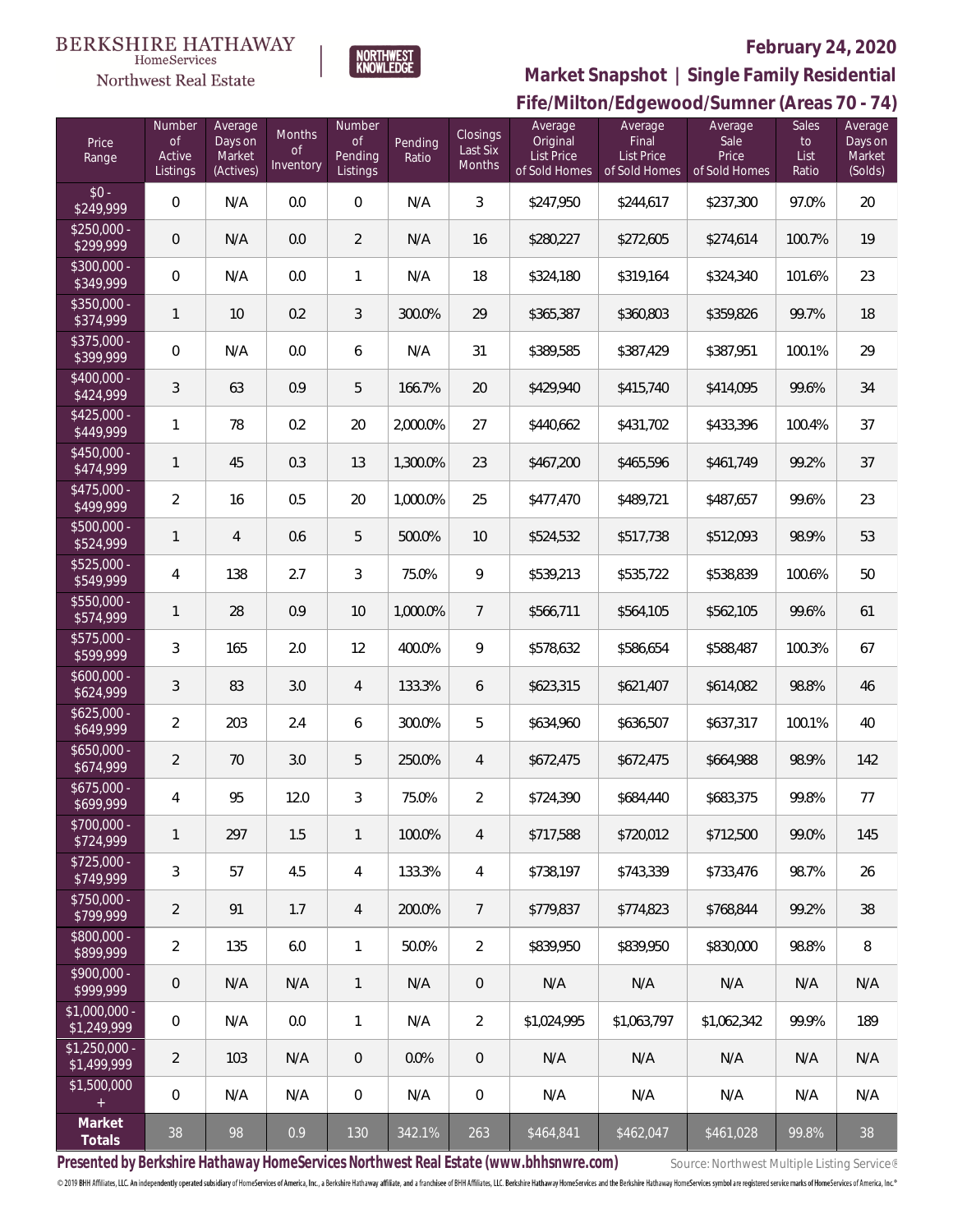## **February 24, 2020**

**Puyallup (Areas 79 - 89)**



**Market Snapshot | Single Family Residential**

#### **BERKSHIRE HATHAWAY** NORTHWEST<br>KNOWLEDGE

HomeServices Northwest Real Estate

| Price<br>Range                | Number<br><b>of</b><br>Active<br>Listings | Average<br>Days on<br>Market<br>(Actives) | <b>Months</b><br><b>of</b><br>Inventory | Number<br>$\mathsf{of}$<br>Pending<br>Listings | Pending<br>Ratio | Closings<br>Last Six<br>Months | Average<br>Original<br>List Price<br>of Sold Homes | Average<br>Final<br><b>List Price</b><br>of Sold Homes | Average<br>Sale<br>Price<br>of Sold Homes | Sales<br>to<br>List<br>Ratio | Average<br>Days on<br>Market<br>(Solds) |
|-------------------------------|-------------------------------------------|-------------------------------------------|-----------------------------------------|------------------------------------------------|------------------|--------------------------------|----------------------------------------------------|--------------------------------------------------------|-------------------------------------------|------------------------------|-----------------------------------------|
| $$0 -$<br>\$199,999           | $\mathbf{1}$                              | 894                                       | 2.0                                     | $\mathbf{1}$                                   | 100.0%           | $\mathfrak{Z}$                 | \$189,800                                          | \$176,500                                              | \$168,757                                 | 95.6%                        | 48                                      |
| $$200,000 -$<br>\$224,999     | $\overline{0}$                            | N/A                                       | 0.0                                     | $\overline{0}$                                 | N/A              | $\overline{2}$                 | \$228,950                                          | \$217,450                                              | \$211,200                                 | 97.1%                        | 42                                      |
| $$225,000 -$<br>\$249,999     | $\mathbf{1}$                              | 340                                       | 0.8                                     | $\overline{2}$                                 | 200.0%           | 8                              | \$257,619                                          | \$249,244                                              | \$237,797                                 | 95.4%                        | 23                                      |
| $$250,000 -$<br>\$274,999     | $\overline{0}$                            | N/A                                       | 0.0                                     | 3                                              | N/A              | 24                             | \$255,318                                          | \$254,734                                              | \$260,344                                 | 102.2%                       | 15                                      |
| $$275,000 -$<br>\$299,999     | $\mathbf{1}$                              | 39                                        | 0.1                                     | 10                                             | 1,000.0%         | 41                             | \$293,218                                          | \$287,645                                              | \$289,712                                 | 100.7%                       | 14                                      |
| \$300,000 -<br>\$324,999      | $\overline{2}$                            | 67                                        | 0.1                                     | 11                                             | 550.0%           | 102                            | \$312,882                                          | \$310,855                                              | \$312,962                                 | 100.7%                       | 15                                      |
| $$325,000 -$<br>\$349,999     | 3                                         | 5                                         | 0.1                                     | 31                                             | 1,033.3%         | 158                            | \$338,176                                          | \$334,537                                              | \$337,251                                 | 100.8%                       | 18                                      |
| \$350,000 -<br>\$374,999      | $\overline{7}$                            | 17                                        | 0.2                                     | 29                                             | 414.3%           | 213                            | \$362,433                                          | \$358,951                                              | \$361,630                                 | 100.7%                       | 22                                      |
| \$375,000 -<br>\$399,999      | 13                                        | 10                                        | 0.4                                     | 36                                             | 276.9%           | 177                            | \$389,209                                          | \$384,243                                              | \$386,456                                 | 100.6%                       | 26                                      |
| \$400,000 -<br>\$424,999      | $\overline{7}$                            | 36                                        | 0.3                                     | 18                                             | 257.1%           | 154                            | \$410,616                                          | \$408,124                                              | \$410,228                                 | 100.5%                       | 26                                      |
| $$425,000 -$<br>\$449,999     | $7\overline{ }$                           | 14                                        | 0.5                                     | 15                                             | 214.3%           | 88                             | \$440,054                                          | \$435,298                                              | \$435,030                                 | 99.9%                        | 39                                      |
| \$450,000 -<br>\$474,999      | $10$                                      | 76                                        | 0.9                                     | 23                                             | 230.0%           | 64                             | \$467,752                                          | \$460,547                                              | \$460,421                                 | 100.0%                       | 44                                      |
| \$475,000 -<br>\$499,999      | 17                                        | 49                                        | 1.4                                     | 29                                             | 170.6%           | 72                             | \$491,171                                          | \$485,996                                              | \$487,217                                 | 100.3%                       | 64                                      |
| \$500,000 -<br>\$524,999      | 9                                         | 86                                        | 1.1                                     | 18                                             | 200.0%           | 49                             | \$524,825                                          | \$514,611                                              | \$512,570                                 | 99.6%                        | 49                                      |
| \$525,000 -<br>\$549,999      | 14                                        | 97                                        | 3.8                                     | 23                                             | 164.3%           | 22                             | \$551,145                                          | \$538,414                                              | \$536,918                                 | 99.7%                        | 73                                      |
| \$550,000 -<br>\$574,999      | 9                                         | 115                                       | 2.2                                     | 12                                             | 133.3%           | 25                             | \$558,404                                          | \$562,337                                              | \$561,083                                 | 99.8%                        | 64                                      |
| \$575,000 -<br>\$599,999      | 5                                         | 103                                       | 1.2                                     | $\overline{7}$                                 | 140.0%           | 25                             | \$590,596                                          | \$581,782                                              | \$587,264                                 | 100.9%                       | 69                                      |
| $$600,000 -$<br>\$624,999     | 6                                         | 90                                        | 2.1                                     | 10                                             | 166.7%           | 17                             | \$626,547                                          | \$614,342                                              | \$609,375                                 | 99.2%                        | 51                                      |
| $$625,000 -$<br>\$649,999     | 6                                         | 47                                        | 2.1                                     | 9                                              | 150.0%           | 17                             | \$627,430                                          | \$636,598                                              | \$638,311                                 | 100.3%                       | 151                                     |
| $$650,000 -$<br>\$674,999     | 7                                         | 80                                        | 3.8                                     | 7                                              | 100.0%           | 11                             | \$680,254                                          | \$672,941                                              | \$658,970                                 | 97.9%                        | 103                                     |
| $$675,000 -$<br>\$699,999     | $\mathfrak{Z}$                            | 135                                       | 2.3                                     | 5                                              | 166.7%           | 8                              | \$664,293                                          | \$686,611                                              | \$687,149                                 | 100.1%                       | 141                                     |
| \$700,000 -<br>\$749,999      | 4                                         | 42                                        | 4.0                                     | 4                                              | 100.0%           | 6                              | \$749.957                                          | \$741,624                                              | \$728,000                                 | 98.2%                        | $30\,$                                  |
| \$750,000 -<br>\$999,999      | $\overline{7}$                            | 46                                        | 3.2                                     | 6                                              | 85.7%            | 13                             | \$894,230                                          | \$867,801                                              | \$850,950                                 | 98.1%                        | 79                                      |
| $$1,000,000 -$<br>\$1,999,999 | $\mathbf 0$                               | N/A                                       | 0.0                                     | $\mathbf{1}$                                   | N/A              | $\mathbf{1}$                   | \$1,100,000                                        | \$1,100,000                                            | \$1,025,000                               | 93.2%                        | 138                                     |
| \$2,000,000<br>$+$            | $\boldsymbol{0}$                          | N/A                                       | N/A                                     | $\mathbf{1}$                                   | N/A              | $\mathbf 0$                    | N/A                                                | N/A                                                    | N/A                                       | N/A                          | N/A                                     |
| Market<br>Totals              | 139                                       | 69                                        | 0.6                                     | 311                                            | 223.7%           | 1300                           | \$413,722                                          | \$409,367                                              | \$410,499                                 | 100.3%                       | 34                                      |

Presented by Berkshire Hathaway HomeServices Northwest Real Estate (www.bhhsnwre.com) Source: Northwest Multiple Listing Service®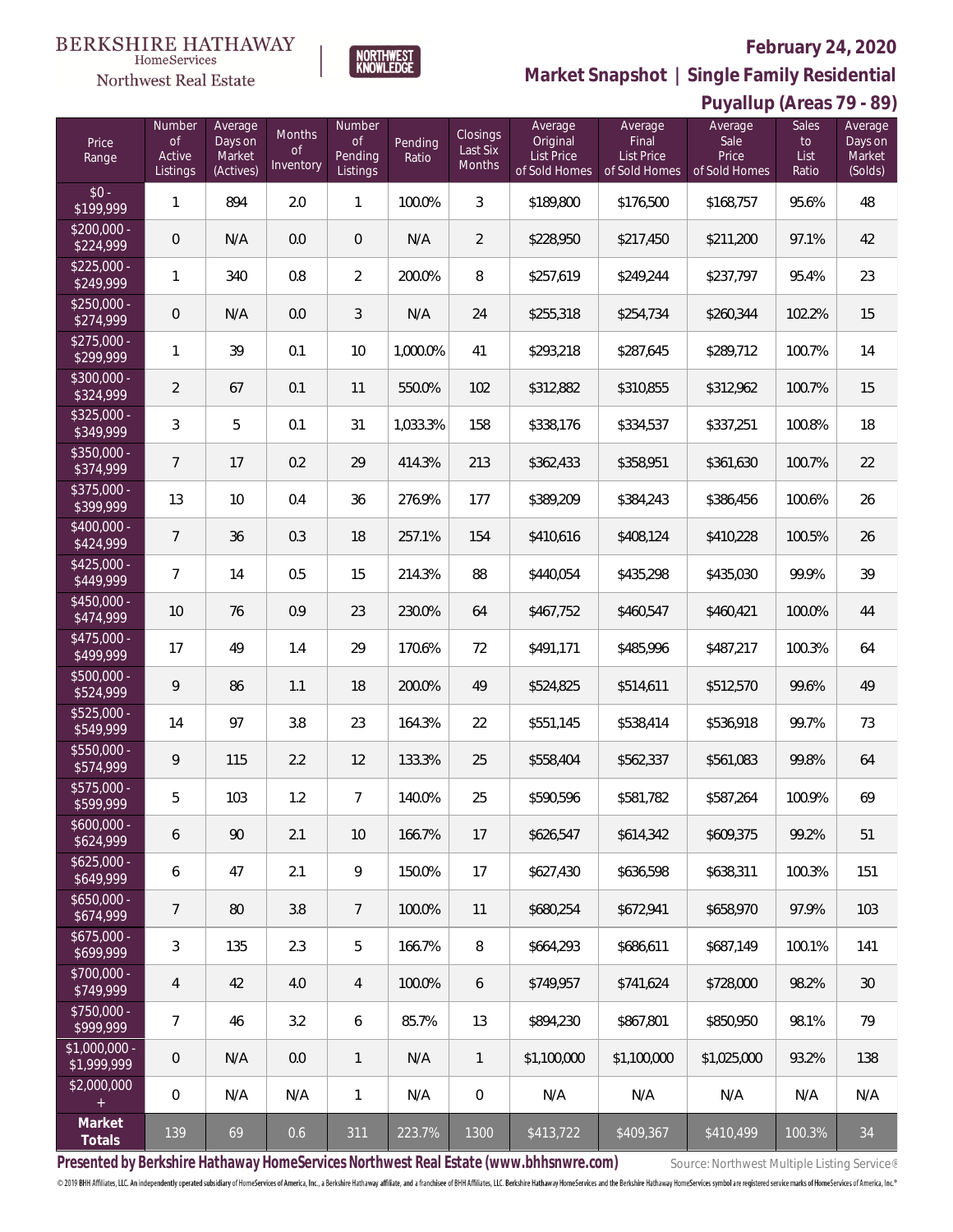## **February 24, 2020**



**Market Snapshot | Single Family Residential**

#### $\label{lem:sevices} \textsc{Home} \textsc{Service} \textsc{s}$ Northwest Real Estate

|                               | Browns Point (Areas 94 - 95)       |                                           |                                  |                                            |                  |                                |                                                    |                                                        |                                           |                              |                                         |
|-------------------------------|------------------------------------|-------------------------------------------|----------------------------------|--------------------------------------------|------------------|--------------------------------|----------------------------------------------------|--------------------------------------------------------|-------------------------------------------|------------------------------|-----------------------------------------|
| Price<br>Range                | Number<br>Οf<br>Active<br>Listings | Average<br>Days on<br>Market<br>(Actives) | Months<br><b>of</b><br>Inventory | Number<br><b>of</b><br>Pending<br>Listings | Pending<br>Ratio | Closings<br>Last Six<br>Months | Average<br>Original<br>List Price<br>of Sold Homes | Average<br>Final<br><b>List Price</b><br>of Sold Homes | Average<br>Sale<br>Price<br>of Sold Homes | Sales<br>to<br>List<br>Ratio | Average<br>Days on<br>Market<br>(Solds) |
| $$0 -$<br>\$299,999           | $\boldsymbol{0}$                   | N/A                                       | 0.0                              | $\,0\,$                                    | N/A              | 4                              | \$286,225                                          | \$284,738                                              | \$284,488                                 | 99.9%                        | 9                                       |
| \$300,000 -<br>\$324,999      | $\mathbf 0$                        | N/A                                       | 0.0                              | $\mathbf{1}$                               | N/A              | 5                              | \$314,980                                          | \$305,980                                              | \$311,400                                 | 101.8%                       | 17                                      |
| $$325,000 -$<br>\$349,999     | 0                                  | N/A                                       | 0.0                              | $\overline{2}$                             | N/A              | 8                              | \$339,356                                          | \$331,856                                              | \$332,625                                 | 100.2%                       | 34                                      |
| \$350,000 -<br>\$374,999      | $\overline{2}$                     | 4                                         | 0.8                              | $\overline{2}$                             | 100.0%           | 16                             | \$356,294                                          | \$354,631                                              | \$359,409                                 | 101.3%                       | 15                                      |
| \$375,000 -<br>\$399,999      | 0                                  | N/A                                       | 0.0                              | $\overline{4}$                             | N/A              | 19                             | \$391,055                                          | \$386,976                                              | \$385,063                                 | 99.5%                        | 17                                      |
| \$400,000 -<br>\$424,999      | $\mathsf{O}\xspace$                | N/A                                       | 0.0                              | $\mathbf 0$                                | N/A              | 11                             | \$417,623                                          | \$413,532                                              | \$413,909                                 | 100.1%                       | 12                                      |
| $$425,000 -$<br>\$449,999     | 0                                  | N/A                                       | 0.0                              | $\mathbf{1}$                               | N/A              | 6                              | \$436,475                                          | \$436,483                                              | \$437,992                                 | 100.3%                       | 51                                      |
| $$450,000 -$<br>\$474,999     | $\mathbf 0$                        | N/A                                       | 0.0                              | $\mathbf 0$                                | N/A              | 5                              | \$465,000                                          | \$454,600                                              | \$464,150                                 | 102.1%                       | 42                                      |
| $$475,000 -$<br>\$499,999     | 0                                  | N/A                                       | 0.0                              | $\overline{2}$                             | N/A              | 9                              | \$518,761                                          | \$490,983                                              | \$489,322                                 | 99.7%                        | 42                                      |
| \$500,000 -<br>\$524,999      | $\mathbf 0$                        | N/A                                       | 0.0                              | $\mathbf 0$                                | N/A              | $\overline{7}$                 | \$517,843                                          | \$512,700                                              | \$513,279                                 | 100.1%                       | 27                                      |
| \$525,000 -<br>\$549,999      | 1                                  | 4                                         | 0.5                              | 6                                          | 600.0%           | 11                             | \$555,973                                          | \$539,428                                              | \$538,182                                 | 99.8%                        | 46                                      |
| $$550,000 -$<br>\$574,999     | $\sqrt{3}$                         | 124                                       | 3.0                              | $\mathbf{1}$                               | 33.3%            | 6                              | \$575,650                                          | \$564,317                                              | \$562,983                                 | 99.8%                        | 40                                      |
| $$575,000 -$<br>\$599,999     | 3                                  | 16                                        | 3.0                              | 5                                          | 166.7%           | 6                              | \$619,283                                          | \$589,608                                              | \$584,333                                 | 99.1%                        | 77                                      |
| $$600,000 -$<br>\$624,999     | 1                                  | 170                                       | 0.9                              | $\overline{2}$                             | 200.0%           | $\overline{7}$                 | \$626,771                                          | \$611,764                                              | \$612,571                                 | 100.1%                       | 64                                      |
| $$625,000 -$<br>\$649,999     | $\overline{2}$                     | 97                                        | 12.0                             | $\mathbf{1}$                               | 50.0%            | 1                              | \$699,000                                          | \$668,000                                              | \$645,000                                 | 96.6%                        | 227                                     |
| $$650,000 -$<br>\$674,999     | 1                                  | 170                                       | N/A                              | $\overline{0}$                             | 0.0%             | $\mathbf 0$                    | N/A                                                | N/A                                                    | N/A                                       | N/A                          | N/A                                     |
| \$675,000 -<br>\$699.999      | 3                                  | 109                                       | 3.6                              | $\mathbf{0}$                               | 0.0%             | 5                              | \$731,780                                          | \$694,380                                              | \$693,780                                 | 99.9%                        | 58                                      |
| \$700,000 -<br>\$749,999      | $\mathbf 0$                        | N/A                                       | 0.0                              | $\overline{0}$                             | N/A              | 5                              | \$725,590                                          | \$709,790                                              | \$706,600                                 | 99.6%                        | 30                                      |
| $$750,000 -$<br>\$799,999     | 2                                  | 56                                        | 6.0                              | $\overline{2}$                             | 100.0%           | $\overline{2}$                 | \$1,019,975                                        | \$807,475                                              | \$775,000                                 | 96.0%                        | 79                                      |
| \$800,000 -<br>\$849,999      | 0                                  | N/A                                       | 0.0                              | $\overline{0}$                             | N/A              | 1                              | \$850,000                                          | \$825,000                                              | \$825,000                                 | 100.0%                       | 71                                      |
| $$850,000 -$<br>\$899,999     | 1                                  | 150                                       | N/A                              | $\overline{0}$                             | 0.0%             | $\overline{0}$                 | N/A                                                | N/A                                                    | N/A                                       | N/A                          | N/A                                     |
| \$900,000 -<br>\$949,999      | 0                                  | N/A                                       | N/A                              | $\overline{0}$                             | N/A              | $\theta$                       | N/A                                                | N/A                                                    | N/A                                       | N/A                          | N/A                                     |
| \$950,000 -<br>\$999,999      | 0                                  | N/A                                       | 0.0                              | $\overline{0}$                             | N/A              | $\mathbf{1}$                   | \$1,050,000                                        | \$970,000                                              | \$950,000                                 | 97.9%                        | 73                                      |
| $$1,000,000 -$<br>\$1,499,999 | 5                                  | 119                                       | 10.0                             | 1                                          | 20.0%            | 3                              | \$1,513,000                                        | \$1,430,000                                            | \$1,315,000                               | 92.0%                        | 183                                     |
| \$1,500,000<br>$+$            | 0                                  | N/A                                       | 0.0                              | $\overline{0}$                             | N/A              | 1                              | \$1,550,000                                        | \$1,550,000                                            | \$1,500,000                               | 96.8%                        | 48                                      |
| Market<br>Totals              | 24                                 | 90                                        | 1.0                              | $30\,$                                     | 125.0%           | 139                            | \$518,592                                          | \$502,714                                              | \$499,497                                 | 99.4%                        | 39                                      |

Presented by Berkshire Hathaway HomeServices Northwest Real Estate (www.bhhsnwre.com) Source: Northwest Multiple Listing Service®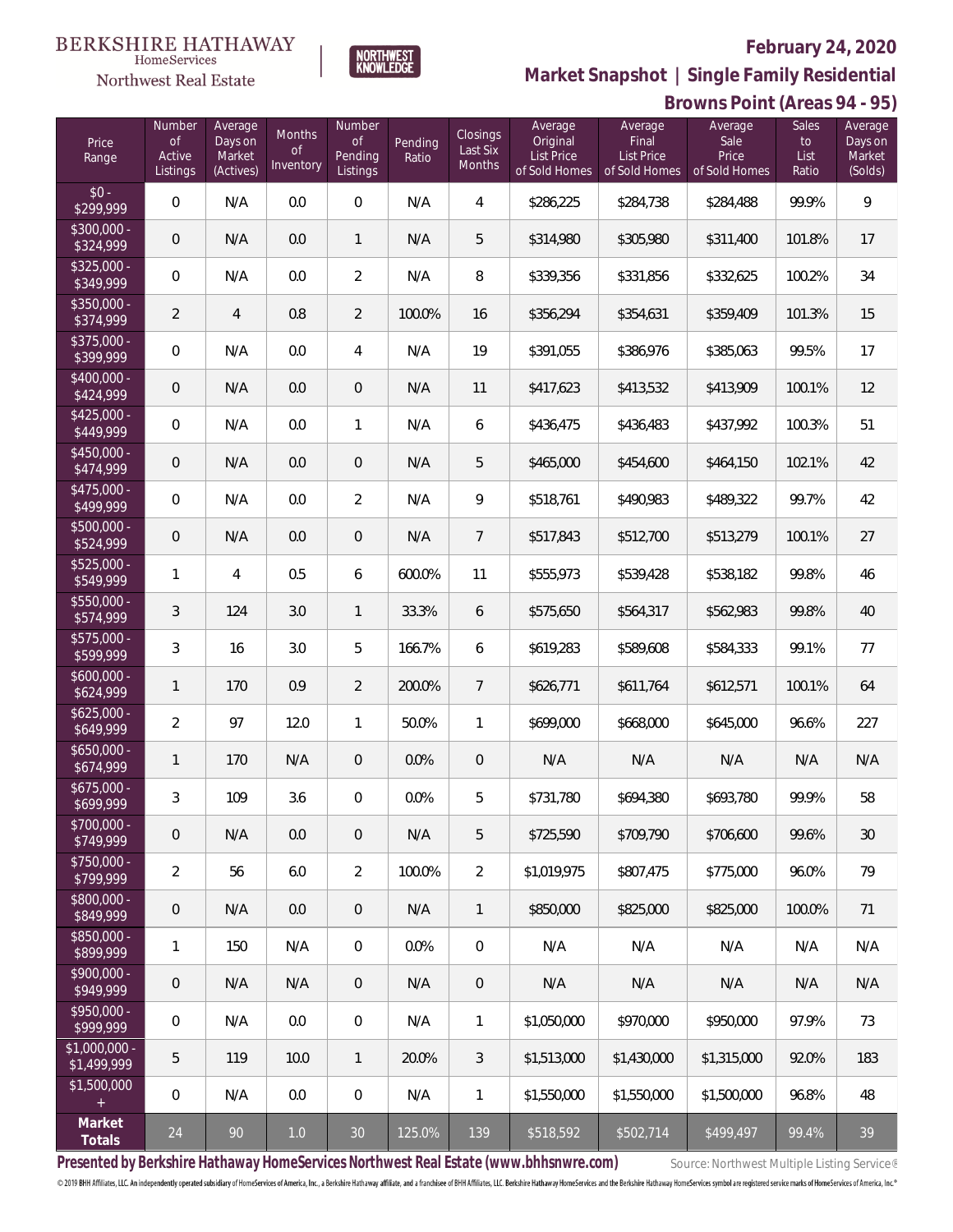## **February 24, 2020**



**Market Snapshot | Single Family Residential**

#### $\label{lem:sevices} \textsc{Home} \textsc{Service} \textsc{s}$ Northwest Real Estate

**BERKSHIRE HATHAWAY** 

|                           | Spanaway (Area 99)                 |                                           |                                  |                                            |                  |                                |                                                    |                                                        |                                           |                              |                                         |
|---------------------------|------------------------------------|-------------------------------------------|----------------------------------|--------------------------------------------|------------------|--------------------------------|----------------------------------------------------|--------------------------------------------------------|-------------------------------------------|------------------------------|-----------------------------------------|
| Price<br>Range            | Number<br>0f<br>Active<br>Listings | Average<br>Days on<br>Market<br>(Actives) | Months<br><b>of</b><br>Inventory | Number<br><b>of</b><br>Pending<br>Listings | Pending<br>Ratio | Closings<br>Last Six<br>Months | Average<br>Original<br>List Price<br>of Sold Homes | Average<br>Final<br><b>List Price</b><br>of Sold Homes | Average<br>Sale<br>Price<br>of Sold Homes | Sales<br>to<br>List<br>Ratio | Average<br>Days on<br>Market<br>(Solds) |
| $$0 -$<br>\$199,999       | $\mathbf 0$                        | N/A                                       | 0.0                              | $\mathbf{1}$                               | N/A              | $\overline{2}$                 | \$159,975                                          | \$173,800                                              | \$173,800                                 | 100.0%                       | 61                                      |
| $$200,000 -$<br>\$224,999 | $\mathsf{O}\xspace$                | N/A                                       | 0.0                              | $\overline{2}$                             | N/A              | 1                              | \$209,900                                          | \$209,900                                              | \$209,900                                 | 100.0%                       | 9                                       |
| $$225,000 -$<br>\$249,999 | 0                                  | N/A                                       | 0.0                              | $\mathbf{1}$                               | N/A              | 9                              | \$236,828                                          | \$235,667                                              | \$237,144                                 | 100.6%                       | 13                                      |
| $$250,000 -$<br>\$274,999 | $\mathsf{O}\xspace$                | N/A                                       | 0.0                              | 4                                          | N/A              | 20                             | \$264,568                                          | \$263,143                                              | \$262,233                                 | 99.7%                        | 18                                      |
| $$275,000 -$<br>\$299,999 | 0                                  | N/A                                       | 0.0                              | 5                                          | N/A              | 48                             | \$285,766                                          | \$284,019                                              | \$288,553                                 | 101.6%                       | 12                                      |
| \$300,000 -<br>\$324,999  | 1                                  | 136                                       | 0.1                              | $\overline{7}$                             | 700.0%           | 107                            | \$308,576                                          | \$305,982                                              | \$311,180                                 | 101.7%                       | 13                                      |
| \$325,000 -<br>\$349,999  | 5                                  | 13                                        | 0.4                              | 13                                         | 260.0%           | 74                             | \$335,452                                          | \$333,285                                              | \$336,315                                 | 100.9%                       | 13                                      |
| $$350,000 -$<br>\$374,999 | 5                                  | 18                                        | 0.5                              | 25                                         | 500.0%           | 63                             | \$361,731                                          | \$358,116                                              | \$359,514                                 | 100.4%                       | 19                                      |
| \$375,000 -<br>\$399,999  | 5                                  | 32                                        | 0.7                              | 21                                         | 420.0%           | 46                             | \$381,805                                          | \$381,895                                              | \$385,168                                 | 100.9%                       | 19                                      |
| \$400,000 -<br>\$424,999  | $\mathsf{O}\xspace$                | N/A                                       | 0.0                              | 27                                         | N/A              | 18                             | \$408,047                                          | \$403,300                                              | \$412,648                                 | 102.3%                       | 63                                      |
| \$425,000 -<br>\$449,999  | 1                                  | 19                                        | 0.3                              | 13                                         | 1,300.0%         | 19                             | \$445,814                                          | \$437,403                                              | \$438,542                                 | 100.3%                       | 68                                      |
| $$450,000 -$<br>\$474,999 | $\mathbf{1}$                       | $\overline{7}$                            | 0.6                              | $\overline{7}$                             | 700.0%           | 10                             | \$479,450                                          | \$465,450                                              | \$459,174                                 | 98.7%                        | 96                                      |
| $$475,000 -$<br>\$499,999 | $\overline{4}$                     | 61                                        | 3.0                              | $\overline{2}$                             | 50.0%            | 8                              | \$497,456                                          | \$489,319                                              | \$487,684                                 | 99.7%                        | $20\,$                                  |
| $$500,000 -$<br>\$524,999 | $\mathsf{O}\xspace$                | N/A                                       | 0.0                              | $\overline{2}$                             | N/A              | $\mathbf{1}$                   | \$525,000                                          | \$525,000                                              | \$515,000                                 | 98.1%                        | 16                                      |
| $$525,000 -$<br>\$549,999 | $\mathbf{1}$                       | 97                                        | 3.0                              | $\mathbf 0$                                | 0.0%             | $\overline{2}$                 | \$552,500                                          | \$547,500                                              | \$535,000                                 | 97.7%                        | 157                                     |
| $$550,000 -$<br>\$574,999 | $\mathsf{O}\xspace$                | N/A                                       | 0.0                              | $\theta$                                   | N/A              | 1                              | \$574,900                                          | \$574,900                                              | \$574,900                                 | 100.0%                       | 25                                      |
| \$575,000<br>\$599,999    | $\mathbf{1}$                       | 11                                        | 6.0                              | $\mathbf{1}$                               | 100.0%           | 1                              | \$599,950                                          | \$599,950                                              | \$590,000                                 | 98.3%                        | 47                                      |
| $$600.000 -$<br>\$624,999 | $\mathsf{O}\xspace$                | N/A                                       | 0.0                              | $\mathbf{1}$                               | N/A              | 1                              | \$599,900                                          | \$599,900                                              | \$607,000                                 | 101.2%                       | 58                                      |
| $$625,000 -$<br>\$649,999 | 0                                  | N/A                                       | N/A                              | $\overline{0}$                             | N/A              | $\mathbf 0$                    | N/A                                                | N/A                                                    | N/A                                       | N/A                          | N/A                                     |
| $$650,000 -$<br>\$674,999 | 0                                  | N/A                                       | 0.0                              | $\mathbf{1}$                               | N/A              | 1                              | \$674,900                                          | \$674,900                                              | \$674,900                                 | 100.0%                       | 51                                      |
| $$675,000 -$<br>\$699,999 | 0                                  | N/A                                       | N/A                              | $\overline{0}$                             | N/A              | $\boldsymbol{0}$               | N/A                                                | N/A                                                    | N/A                                       | N/A                          | N/A                                     |
| $$700,000 -$<br>\$724,999 | 0                                  | N/A                                       | N/A                              | $\overline{0}$                             | N/A              | $\overline{0}$                 | N/A                                                | N/A                                                    | N/A                                       | N/A                          | N/A                                     |
| $$725,000 -$<br>\$749,999 | 0                                  | N/A                                       | N/A                              | $\overline{0}$                             | N/A              | $\boldsymbol{0}$               | N/A                                                | N/A                                                    | N/A                                       | N/A                          | N/A                                     |
| $$750.000 -$<br>\$774,999 | 0                                  | N/A                                       | N/A                              | $\overline{0}$                             | N/A              | $\boldsymbol{0}$               | N/A                                                | N/A                                                    | N/A                                       | N/A                          | N/A                                     |
| \$775,000<br>$+$          | 2                                  | 39                                        | N/A                              | $\,0\,$                                    | 0.0%             | $\boldsymbol{0}$               | N/A                                                | N/A                                                    | N/A                                       | N/A                          | N/A                                     |
| Market<br>Totals          | 26                                 | 35                                        | 0.4                              | 133                                        | 511.5%           | 432                            | \$343,823                                          | \$341,006                                              | \$344,034                                 | 100.9%                       | 22                                      |

Presented by Berkshire Hathaway HomeServices Northwest Real Estate (www.bhhsnwre.com) Source: Northwest Multiple Listing Service®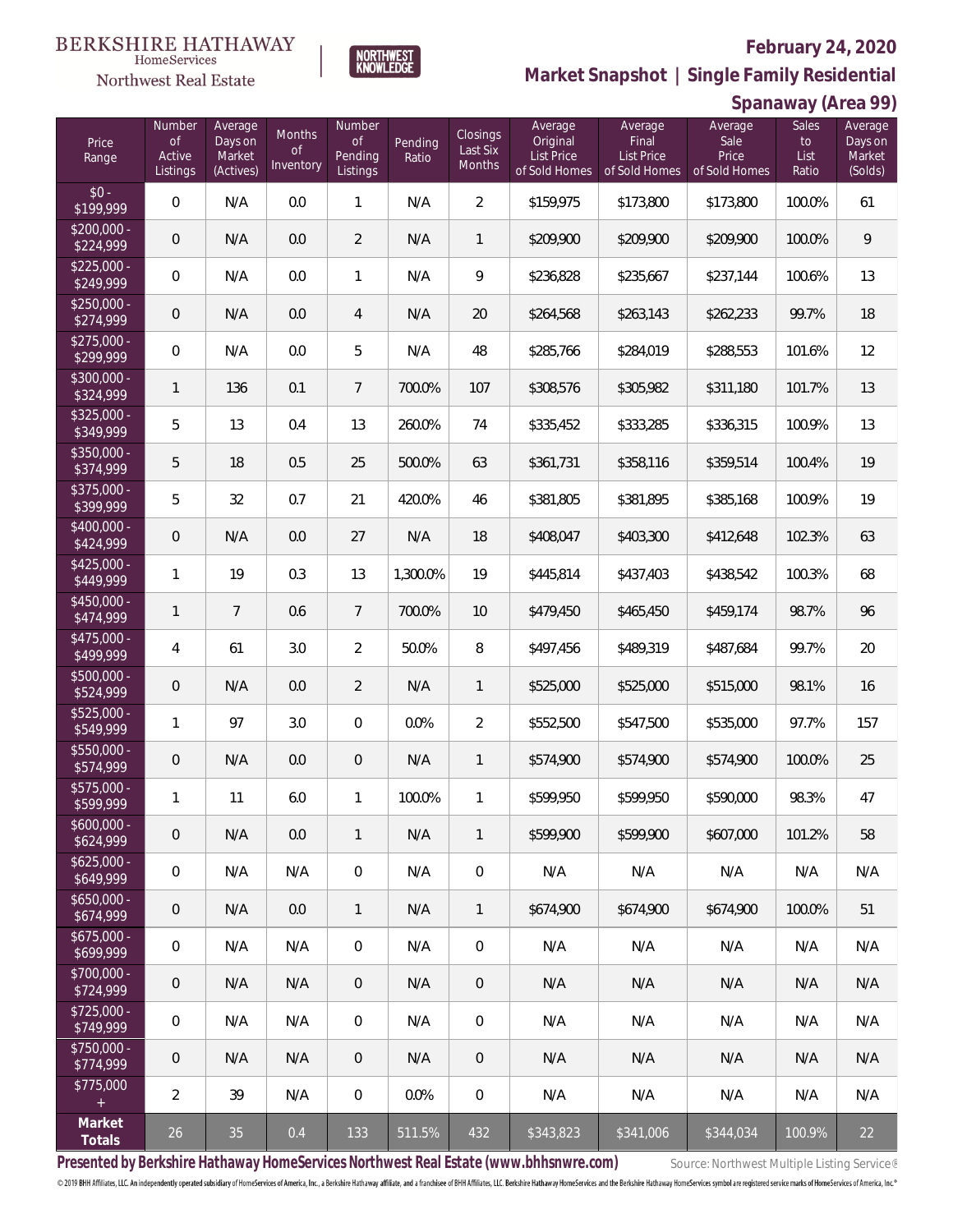#### **BERKSHIRE HATHAWAY** HomeServices



NORTHWEST<br>KNOWLEDGE

# **February 24, 2020**



| Price<br>Range                | Number<br><b>of</b><br>Active<br>Listings | Average<br>Days on<br>Market<br>(Actives) | Months<br>$\circ f$<br>Inventory | Number<br>$\mathsf{of}$<br>Pending<br>Listings | Pending<br>Ratio | Closings<br>Last Six<br>Months | Average<br>Original<br>List Price<br>of Sold Homes | Average<br>Final<br>List Price<br>of Sold Homes | Average<br>Sale<br>Price<br>of Sold Homes | Sales<br>to<br>List<br>Ratio | Average<br>Days on<br>Market<br>(Solds) |
|-------------------------------|-------------------------------------------|-------------------------------------------|----------------------------------|------------------------------------------------|------------------|--------------------------------|----------------------------------------------------|-------------------------------------------------|-------------------------------------------|------------------------------|-----------------------------------------|
| $$0 -$<br>\$274,999           | $\mathbf{1}$                              | 75                                        | 0.2                              | 3                                              | 300.0%           | 25                             | \$241,540                                          | \$236,258                                       | \$222,212                                 | 94.1%                        | 27                                      |
| $$275,000 -$<br>\$299,999     | $\mathbf{1}$                              | 3                                         | 0.5                              | $\overline{4}$                                 | 400.0%           | 12                             | \$294,816                                          | \$286,141                                       | \$289,808                                 | 101.3%                       | 78                                      |
| \$300,000 -<br>\$324,999      | $\boldsymbol{0}$                          | N/A                                       | 0.0                              | $\overline{7}$                                 | N/A              | 47                             | \$314,672                                          | \$310,336                                       | \$313,819                                 | 101.1%                       | 14                                      |
| $$325,000 -$<br>\$349,999     | $\overline{4}$                            | 2                                         | 0.3                              | 18                                             | 450.0%           | 69                             | \$336,488                                          | \$332,930                                       | \$335,014                                 | 100.6%                       | 15                                      |
| \$350,000 -<br>\$374,999      | $\mathbf{1}$                              | 5                                         | 0.1                              | 8                                              | 800.0%           | 67                             | \$361,545                                          | \$357,219                                       | \$361,196                                 | 101.1%                       | 19                                      |
| \$375,000 -<br>\$399,999      | $\overline{4}$                            | 14                                        | 0.3                              | 24                                             | 600.0%           | 92                             | \$390,156                                          | \$384,644                                       | \$386,768                                 | 100.6%                       | 25                                      |
| \$400,000 -<br>\$424,999      | $\overline{4}$                            | 58                                        | 0.3                              | 13                                             | 325.0%           | 83                             | \$413,558                                          | \$410,497                                       | \$410,955                                 | 100.1%                       | 27                                      |
| $$425,000 -$<br>\$449,999     | 9                                         | 98                                        | 0.7                              | 36                                             | 400.0%           | 80                             | \$437,916                                          | \$436,464                                       | \$437,926                                 | 100.3%                       | 41                                      |
| \$450,000 -<br>\$474,999      | 10                                        | 80                                        | 0.8                              | 31                                             | 310.0%           | 78                             | \$466,671                                          | \$461,559                                       | \$461,325                                 | 99.9%                        | 61                                      |
| \$475,000 -<br>\$499,999      | 15                                        | 53                                        | 1.2                              | 49                                             | 326.7%           | 74                             | \$486,084                                          | \$485,091                                       | \$486,112                                 | 100.2%                       | 40                                      |
| \$500,000 -<br>\$524,999      | $10$                                      | 64                                        | 1.0                              | 27                                             | 270.0%           | 62                             | \$512,395                                          | \$514,171                                       | \$513,152                                 | 99.8%                        | 41                                      |
| \$525,000 -<br>\$549,999      | 8                                         | 73                                        | 1.3                              | 24                                             | 300.0%           | 38                             | \$533,061                                          | \$536,404                                       | \$537,458                                 | 100.2%                       | 61                                      |
| \$550,000 -<br>\$574,999      | 14                                        | 186                                       | 2.0                              | 14                                             | 100.0%           | 43                             | \$559,409                                          | \$563,894                                       | \$561,331                                 | 99.5%                        | 61                                      |
| \$575,000 -<br>\$599,999      | 12                                        | 216                                       | 2.1                              | 17                                             | 141.7%           | 34                             | \$579,968                                          | \$585,863                                       | \$586,637                                 | 100.1%                       | 67                                      |
| $$600,000 -$<br>\$624,999     | 6                                         | 145                                       | 1.7                              | 19                                             | 316.7%           | 21                             | \$613,348                                          | \$614,219                                       | \$613,841                                 | 99.9%                        | 64                                      |
| $$625,000 -$<br>\$649,999     | 5                                         | 98                                        | 1.3                              | 9                                              | 180.0%           | 24                             | \$656,632                                          | \$638,520                                       | \$638,071                                 | 99.9%                        | 62                                      |
| \$650,000 -<br>\$674,999      | 9                                         | 65                                        | 4.5                              | $\overline{2}$                                 | 22.2%            | 12                             | \$680,016                                          | \$663,428                                       | \$663,668                                 | 100.0%                       | 56                                      |
| $$675,000 -$<br>\$699,999     | 13                                        | 113                                       | 6.5                              | 8                                              | 61.5%            | 12                             | \$689,544                                          | \$690,221                                       | \$687,547                                 | 99.6%                        | 155                                     |
| \$700,000 -<br>\$749,999      | 13                                        | 127                                       | 3.4                              | 21                                             | 161.5%           | 23                             | \$726,076                                          | \$726,525                                       | \$726,571                                 | 100.0%                       | 57                                      |
| $$750,000 -$<br>\$799,999     | 8                                         | 234                                       | 3.0                              | 9                                              | 112.5%           | 16                             | \$784.604                                          | \$777,781                                       | \$769,446                                 | 98.9%                        | 65                                      |
| \$800,000 -<br>\$899,999      | 6                                         | 189                                       | 7.2                              | 10                                             | 166.7%           | 5                              | \$893,729                                          | \$867,735                                       | \$844,945                                 | 97.4%                        | 88                                      |
| \$900,000 -<br>\$999,999      | 6                                         | 56                                        | 18.0                             | $\overline{2}$                                 | 33.3%            | $\overline{2}$                 | \$924.950                                          | \$909,975                                       | \$900,000                                 | 98.9%                        | 14                                      |
| \$1,000,000 -<br>\$1,249,999  | $\overline{4}$                            | 15                                        | 3.4                              | $\mathbf{1}$                                   | 25.0%            | $\overline{7}$                 | \$1,212,705                                        | \$1,139,841                                     | \$1,081,171                               | 94.9%                        | 52                                      |
| $$1,250,000 -$<br>\$1,499,999 | 3                                         | 83                                        | 6.0                              | $\overline{0}$                                 | 0.0%             | 3                              | \$1,461,667                                        | \$1,381,633                                     | \$1,306,333                               | 94.5%                        | 75                                      |
| \$1,500,000<br>$+$            | $\mathfrak{Z}$                            | 77                                        | 6.0                              | $\mathbf{1}$                                   | 33.3%            | $\mathfrak{Z}$                 | \$2,811,000                                        | \$2,706,667                                     | \$2,781,667                               | 102.8%                       | 121                                     |
| Market<br>Totals              | 169                                       | 108                                       | 1.1                              | 357                                            | 211.2%           | 932                            | \$479,809                                          | \$475,921                                       | \$475,751                                 | 100.0%                       | 42                                      |

Presented by Berkshire Hathaway HomeServices Northwest Real Estate (www.bhhsnwre.com) Source: Northwest Multiple Listing Service®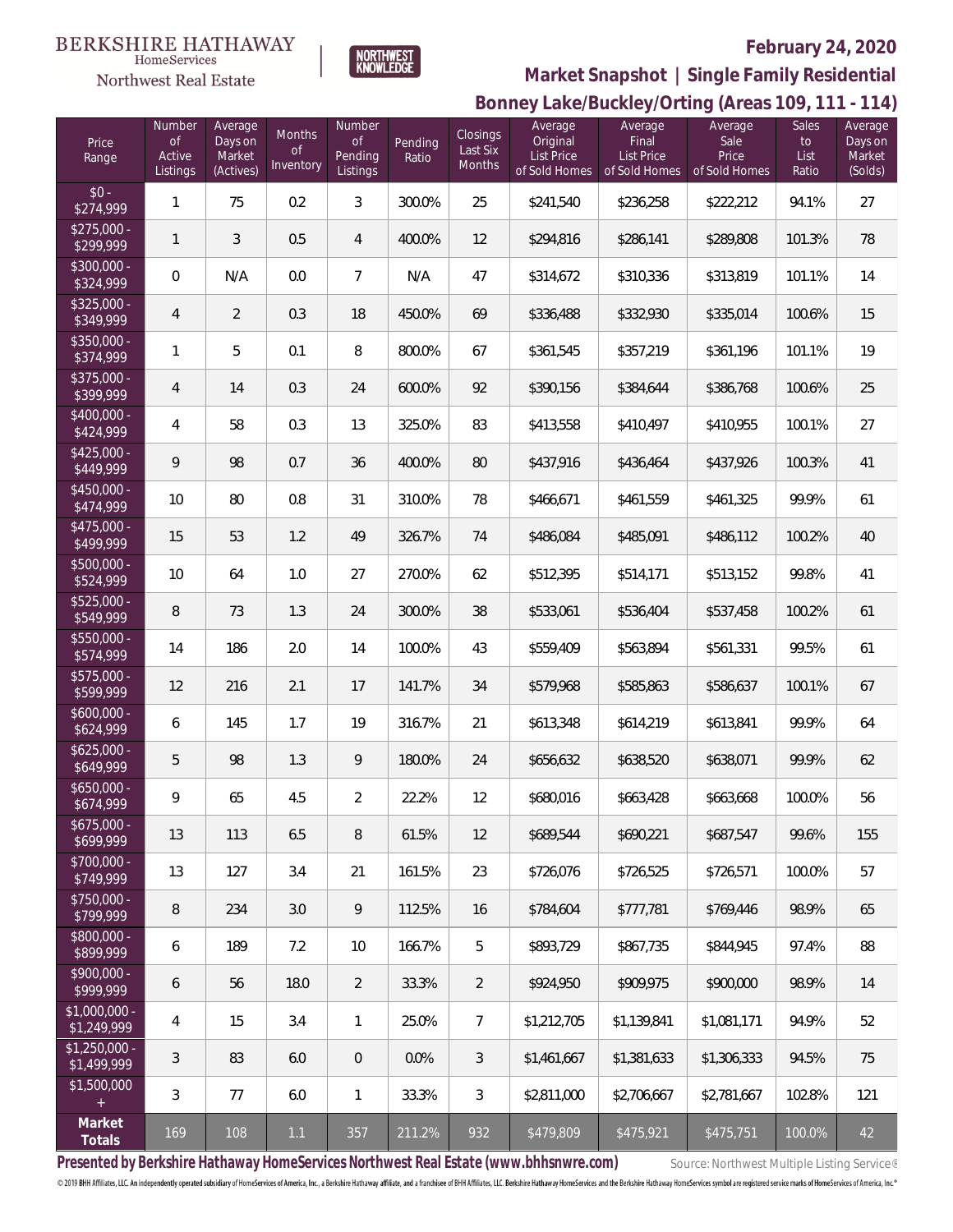#### **BERKSHIRE HATHAWAY**  $\label{lem:sevices} \textsc{Home} \textsc{Service} \textsc{s}$

# Northwest Real Estate

# **February 24, 2020**



**Roy-Mckenna/Harts Lake (Areas 119, 121) Market Snapshot | Single Family Residential**

| Price<br>Range                    | Number<br>0f<br>Active<br>Listings | Average<br>Days on<br>Market<br>(Actives) | Months<br><b>of</b><br>Inventory | Number<br><b>of</b><br>Pending<br>Listings | Pending<br>Ratio | Closings<br>Last Six<br>Months | Average<br>Original<br><b>List Price</b><br>of Sold Homes | Average<br>Final<br><b>List Price</b><br>of Sold Homes | Average<br>Sale<br>Price<br>of Sold Homes | Sales<br>to<br>List<br>Ratio | Average<br>Days on<br>Market<br>(Solds) |
|-----------------------------------|------------------------------------|-------------------------------------------|----------------------------------|--------------------------------------------|------------------|--------------------------------|-----------------------------------------------------------|--------------------------------------------------------|-------------------------------------------|------------------------------|-----------------------------------------|
| $$0 -$<br>\$274,999               | 0                                  | N/A                                       | 0.0                              | 3                                          | N/A              | $\overline{7}$                 | \$235,121                                                 | \$226,914                                              | \$227,493                                 | 100.3%                       | 16                                      |
| $$275,000 -$<br>\$299,999         | $\theta$                           | N/A                                       | 0.0                              | $\overline{0}$                             | N/A              | $\overline{2}$                 | \$289,995                                                 | \$289,995                                              | \$292,000                                 | 100.7%                       | $\overline{4}$                          |
| $$300,000 -$<br>\$324,999         | 0                                  | N/A                                       | 0.0                              | $\mathbf{1}$                               | N/A              | 6                              | \$307,216                                                 | \$305,616                                              | \$309,149                                 | 101.2%                       | 22                                      |
| $$325,000 -$<br>\$349,999         | $\theta$                           | N/A                                       | 0.0                              | $\overline{0}$                             | N/A              | 3                              | \$359,966                                                 | \$359,966                                              | \$339,833                                 | 94.4%                        | 19                                      |
| $$350,000 -$<br>\$374,999         | 0                                  | N/A                                       | 0.0                              | 3                                          | N/A              | 4                              | \$355,600                                                 | \$355,975                                              | \$358,363                                 | 100.7%                       | 54                                      |
| $$375,000 -$<br>\$399,999         | 1                                  | 1                                         | 0.9                              | $\mathbf{1}$                               | 100.0%           | $\overline{7}$                 | \$389,393                                                 | \$383,679                                              | \$390,136                                 | 101.7%                       | 18                                      |
| $$400,000 -$<br>\$424,999         | 0                                  | N/A                                       | 0.0                              | $\mathbf{1}$                               | N/A              | $\overline{2}$                 | \$422,425                                                 | \$422,425                                              | \$422,475                                 | 100.0%                       | 11                                      |
| $$425,000 -$<br>$\sqrt{$449,999}$ | 1                                  | 123                                       | 0.5                              | 4                                          | 400.0%           | 12                             | \$442,058                                                 | \$433,067                                              | \$433,488                                 | 100.1%                       | 28                                      |
| \$450,000 -<br>\$474,999          | 0                                  | N/A                                       | 0.0                              | $\mathbf 0$                                | N/A              | $\overline{7}$                 | \$473,543                                                 | \$461,686                                              | \$462,186                                 | 100.1%                       | 33                                      |
| $$475,000 -$<br>\$499,999         | $\mathsf{O}\xspace$                | N/A                                       | 0.0                              | $\mathbf{1}$                               | N/A              | $\overline{4}$                 | \$496,213                                                 | \$483,713                                              | \$484,625                                 | 100.2%                       | 35                                      |
| $$500,000 -$<br>\$524,999         | 0                                  | N/A                                       | 0.0                              | $\mathbf 0$                                | N/A              | 4                              | \$516,460                                                 | \$516,460                                              | \$513,722                                 | 99.5%                        | 63                                      |
| $$525,000 -$<br>\$549,999         | 2                                  | 8                                         | 6.0                              | $\overline{0}$                             | 0.0%             | 2                              | \$539,000                                                 | \$539,000                                              | \$539,000                                 | 100.0%                       | 19                                      |
| $$550,000 -$<br>\$574,999         | 0                                  | N/A                                       | 0.0                              | $\mathbf 0$                                | N/A              | 3                              | \$560,000                                                 | \$560,000                                              | \$560,442                                 | 100.1%                       | 11                                      |
| $$575,000 -$<br>\$599,999         | 1                                  | 26                                        | 1.5                              | $\overline{0}$                             | 0.0%             | $\overline{4}$                 | \$633,345                                                 | \$594,533                                              | \$588,725                                 | 99.0%                        | 104                                     |
| $$600,000 -$<br>\$624,999         | 0                                  | N/A                                       | 0.0                              | $\mathbf 0$                                | N/A              | 1                              | \$675,000                                                 | \$675,000                                              | \$610,000                                 | 90.4%                        | 51                                      |
| $$625,000 -$<br>\$649,999         | 0                                  | N/A                                       | 0.0                              | $\overline{0}$                             | N/A              | 1                              | \$630,000                                                 | \$630,000                                              | \$645,000                                 | 102.4%                       | 6                                       |
| $$650,000 -$<br>\$674,999         | 0                                  | N/A                                       | 0.0                              | $\overline{0}$                             | N/A              | 1                              | \$675,000                                                 | \$675,000                                              | \$665,000                                 | 98.5%                        | 426                                     |
| $$675,000 -$<br>\$699,999         | $\overline{2}$                     | 142                                       | 12.0                             | $\overline{0}$                             | 0.0%             | 1                              | \$925,000                                                 | \$699,000                                              | \$695,000                                 | 99.4%                        | 593                                     |
| $$700.000 -$<br>\$724,999         | 0                                  | N/A                                       | N/A                              | $\overline{0}$                             | N/A              | $\mathbf 0$                    | N/A                                                       | N/A                                                    | N/A                                       | N/A                          | N/A                                     |
| $$725,000 -$<br>\$749,999         | 0                                  | N/A                                       | N/A                              | $\mathfrak{Z}$                             | N/A              | $\overline{0}$                 | N/A                                                       | N/A                                                    | N/A                                       | N/A                          | N/A                                     |
| $$750,000 -$<br>\$774,999         | 0                                  | N/A                                       | N/A                              | $\overline{0}$                             | N/A              | $\mathbf 0$                    | N/A                                                       | N/A                                                    | N/A                                       | N/A                          | N/A                                     |
| $$775,000 -$<br>\$799,999         | 0                                  | N/A                                       | 0.0                              | $\overline{0}$                             | N/A              | 4                              | \$851,975                                                 | \$804,963                                              | \$783,750                                 | 97.4%                        | 183                                     |
| $$800,000 -$<br>\$899,999         | 1                                  | 151                                       | N/A                              | $\mathbf{1}$                               | 100.0%           | $\boldsymbol{0}$               | N/A                                                       | N/A                                                    | N/A                                       | N/A                          | N/A                                     |
| $$900.000 -$<br>\$999,999         | 1                                  | 488                                       | 2.0                              | $\overline{0}$                             | 0.0%             | 3                              | \$973,317                                                 | \$973,317                                              | \$956,317                                 | 98.3%                        | 64                                      |
| \$1,000,000<br>$+$                | 1                                  | 93                                        | N/A                              | $\mathbf{1}$                               | 100.0%           | $\mathbf 0$                    | N/A                                                       | N/A                                                    | N/A                                       | N/A                          | N/A                                     |
| Market<br>Totals                  | 10                                 | 118                                       | 0.8                              | 19                                         | 190.0%           | 78                             | \$478,672                                                 | \$466,932                                              | \$464,409                                 | 99.5%                        | 53                                      |

Presented by Berkshire Hathaway HomeServices Northwest Real Estate (www.bhhsnwre.com) Source: Northwest Multiple Listing Service®